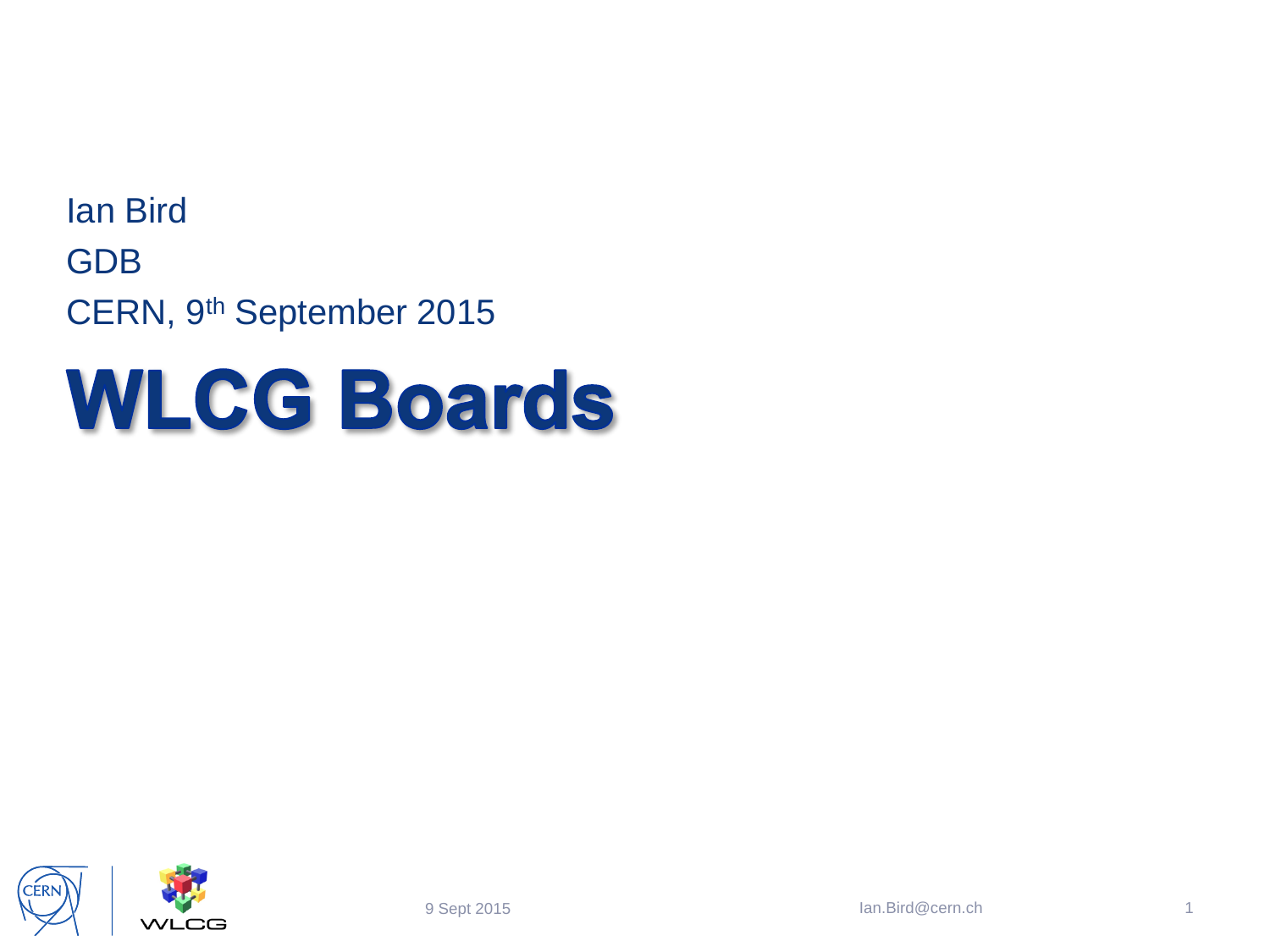## To summarise

- □ Reminder of scope/mandates and membership of various bodies:
	- GDB, MB, WLCG workshops, technical forum
- **D** Today:
	- **open call for GDB chair nominees**

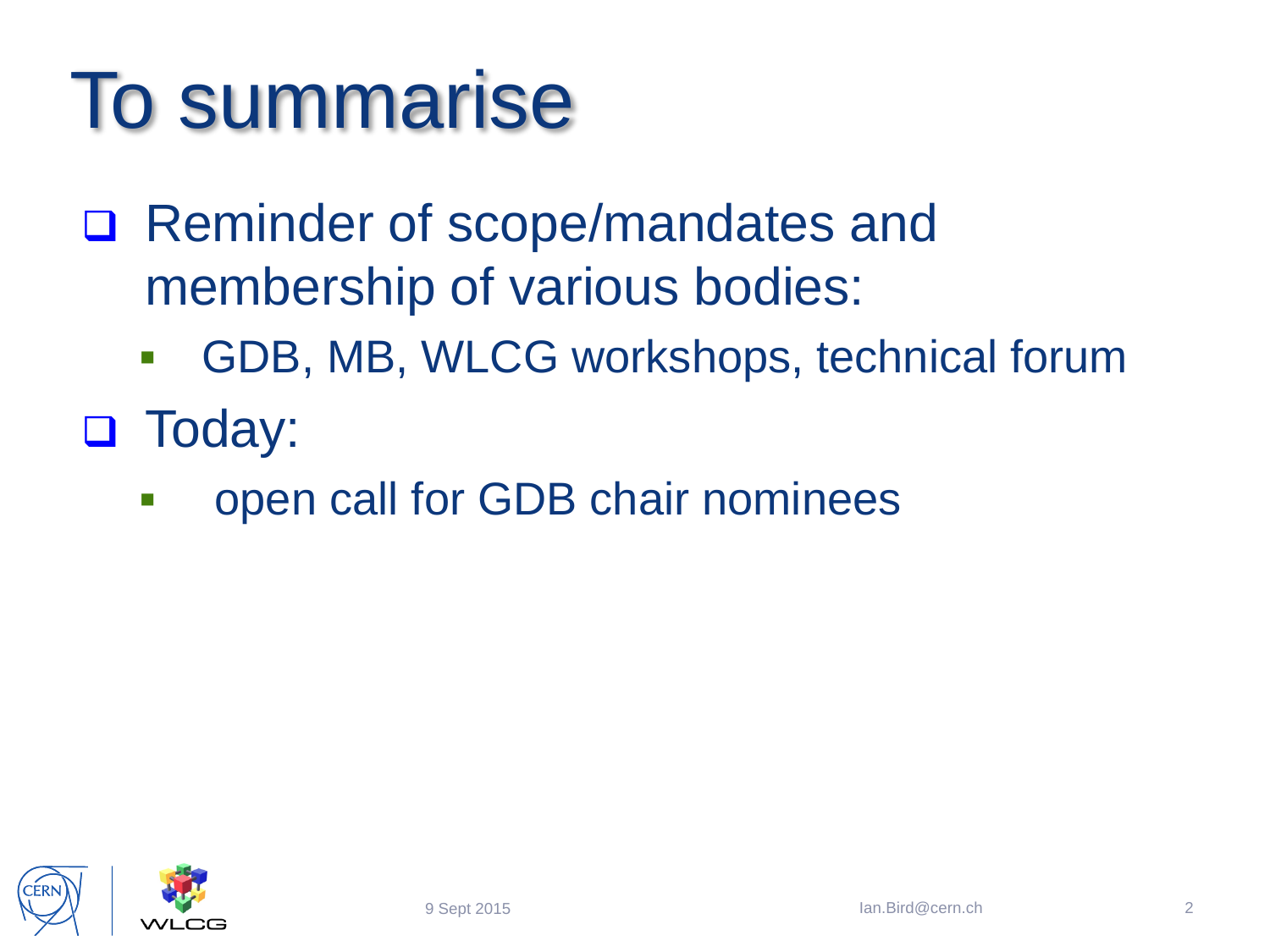# Management Board

### D Mandate:

*[The MB] supervises the work of the WLCG Collaboration. It is chaired by the LCG Project Leader and reports to the OB. The MB organises the work of the WLCG Collaboration as a set of formal activities and projects. It maintains the overall programme of work and all other planning data necessary to ensure the smooth execution of the work of the WLCG Collaboration.* 

### D Members:

- Tier 1 reps, experiment computing coords, several exofficio members (OSG, EGI, …)
- **Chair: PL**

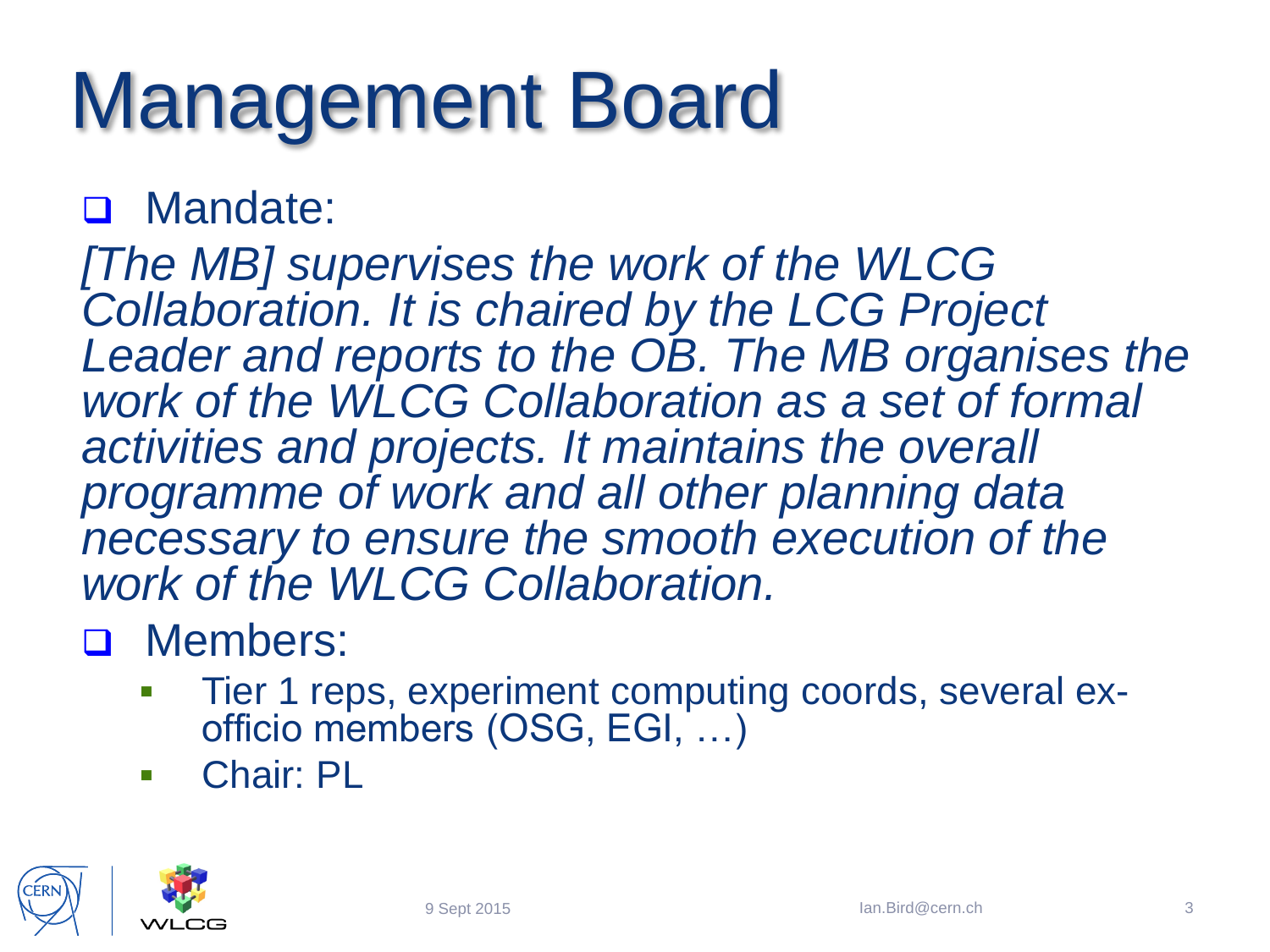# WLCG Workshops

- □ These are open to entire WLCG collaboration (== "collaboration meeting") as well as observers
- **□ Scope & function** 
	- **Present and inform WLCG collaboration of** strategic directions, opportunity for broad discussion and communication
- Organisers:
	- Operations team, MB
	- **-** Chairs as appropriate for topics

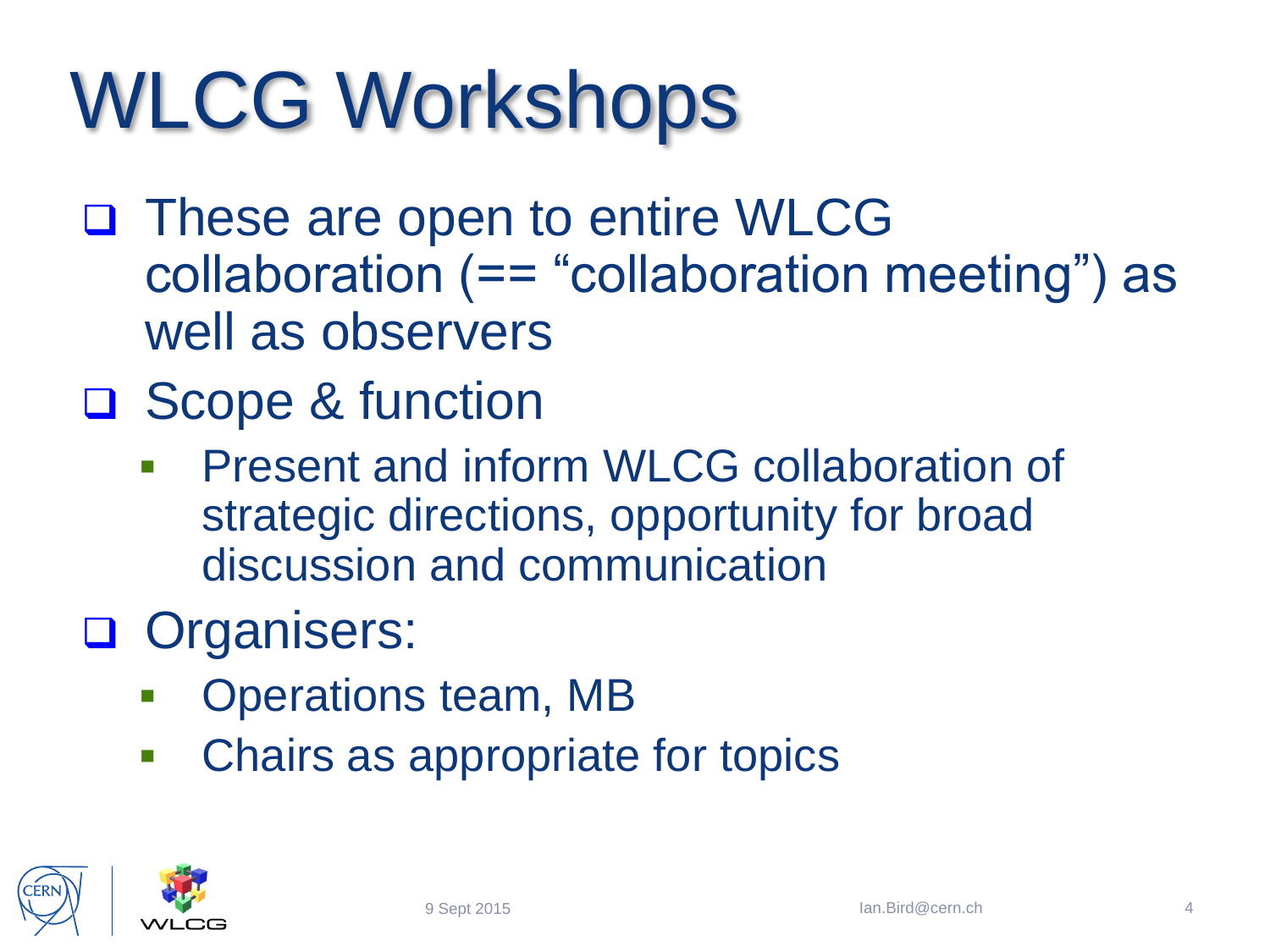## WLCG Technical Forum ("WTF")

#### D Mandate/scope

- Prepare the long-term future of the WLCG infrastructure, complementary to, and supporting, the evolution of the computing models of the experiments. The timescale of Run 3 and Run 4 are the focus, although improvement should be ongoing. Understand how the overall distributed computing infrastructure must evolve in preparation for the upgrades, and to adapt to the changing environment and technology. In particular investigate where reductions in necessary effort and resources may be achieved, through consolidation, automation, and novel techniques.
- D Members:
	- Experiment nominees (1+1), site representatives (1/Tier 1 + 2-3 reps of Tier 2's)
	- **Technical providers as necessary/appropriate**
- □ Reports to:
	- $\blacksquare$  MB
	- Uses GDB for broader discussion of issues
- □ Chair:
	- Nominated by PL, 2-year term?



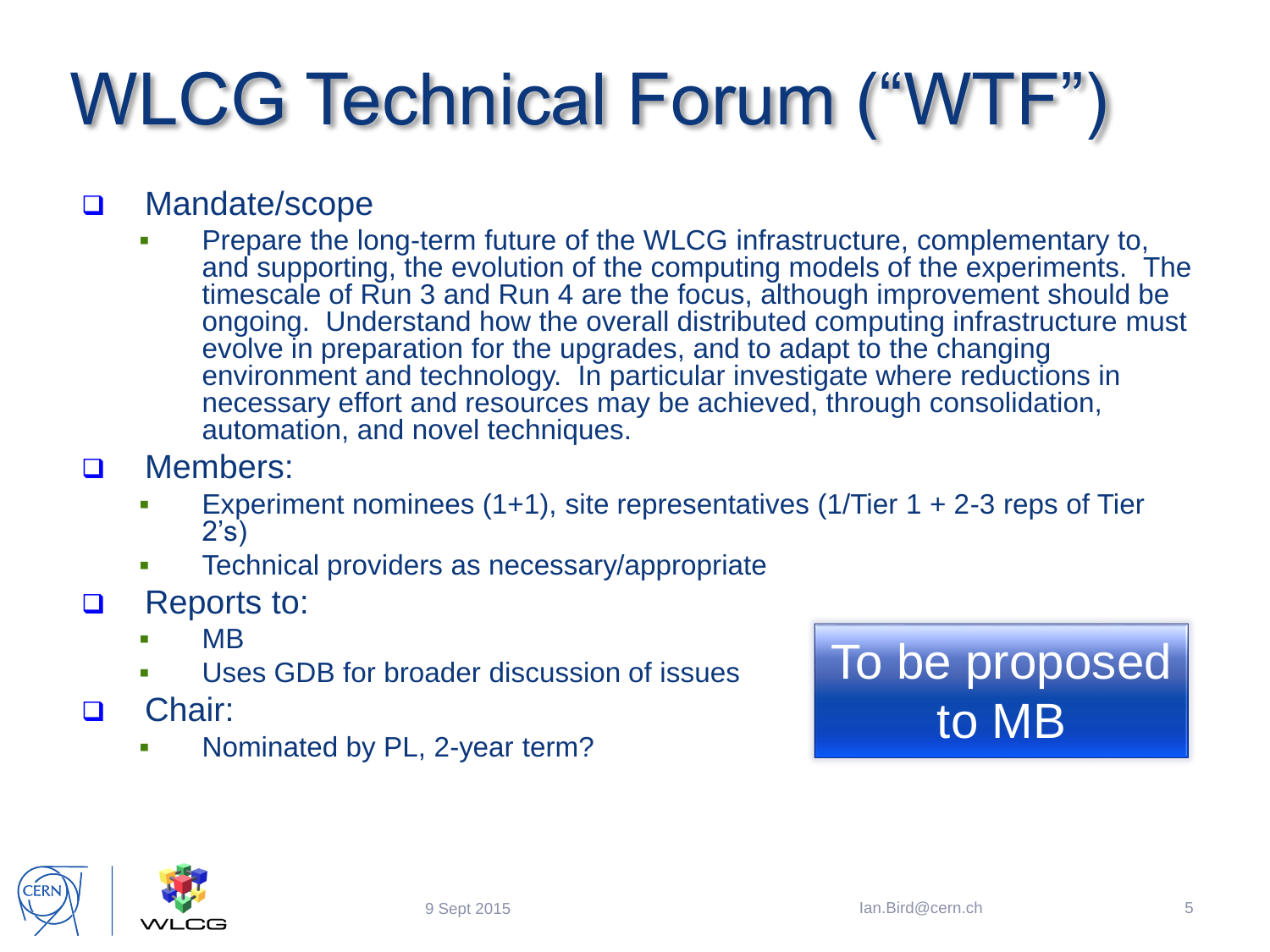### GDB

#### Mandate:

- *<u>If</u> The GDB] is the forum within the WLCG Collaboration I where the computing managements of the experiments and the regional computing centres discuss and take, or prepare, the decisions necessary for planning, deploying and operating the WLCG.* 
	- *Recognising the change between deployment and operations the operations is delegated to to the operations group*
- Attendees: should now be fully open to WLCG members, plus observers (Belle-II etc, as approved by MB)
- □ Chair:
	- Must be from a WLCG site (not CERN, not experiment)
		- o Although sites are not experiment-agnostic
	- Voting for chair: 1 rep from each signatory country as set out in the MoU

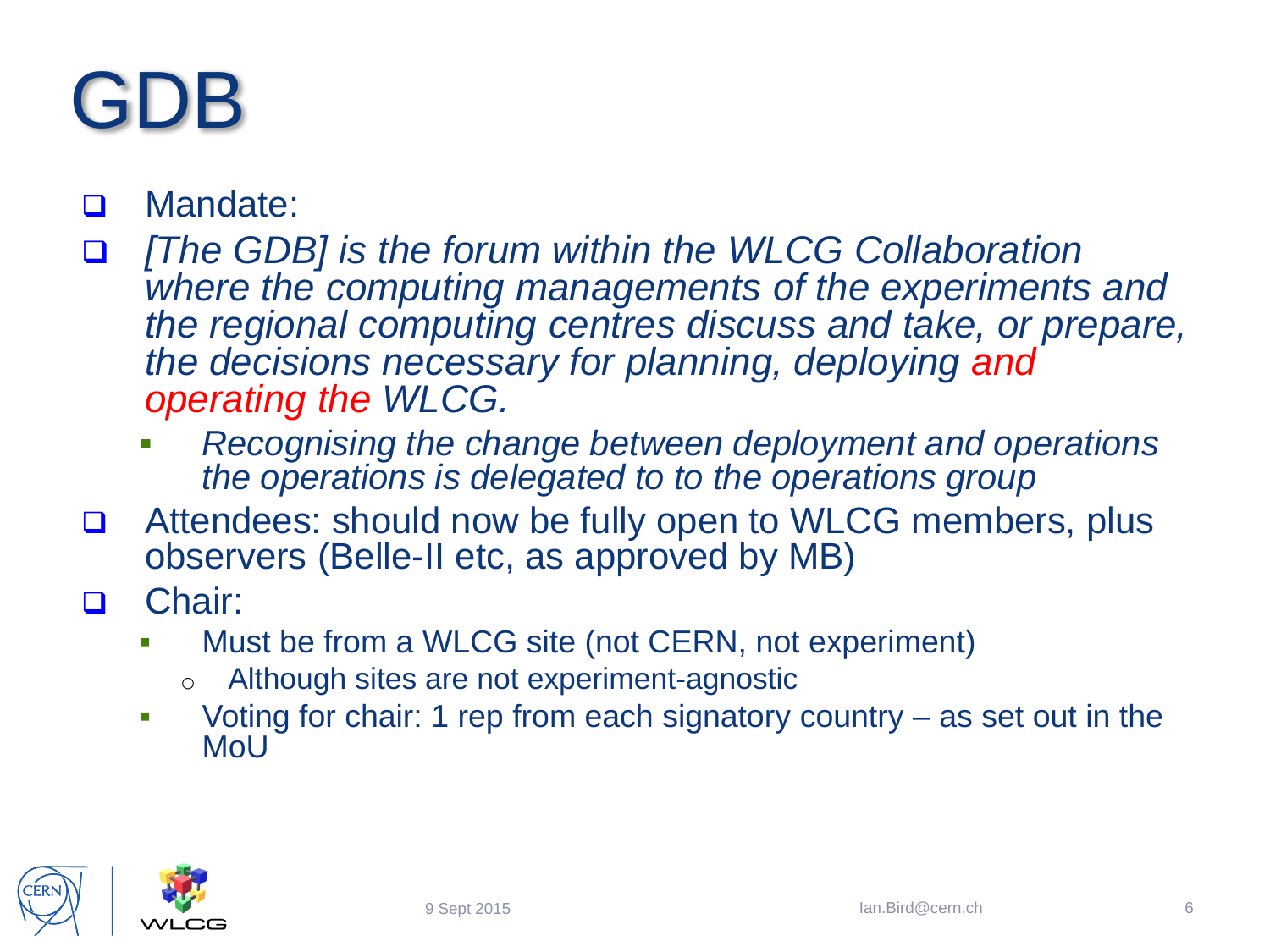# opose

## From June

- **GDB** monthly slot is the only time we have that brings WLCG community together – need to keep this, but make better use of the opportunity
- **Q** Propose to refresh the GDB
	- To discuss and agree directions and details of implementation & deployment of the distributed computing infrastructure,
	- **Sponsor technical developments where needed**
	- Avoid duplication with other meetings
- **D** Move the policy issues fully to the MB
- D Drop summary reports of operations and related topics discussed fully elsewhere
	- Ops team can raise concerns at MB as needed
- □ "New GDB" should still have regular meetings, but with a focus on in-depth technical topics
	- Needs a strong chair person, but MB should also have input on topics that need to be addressed

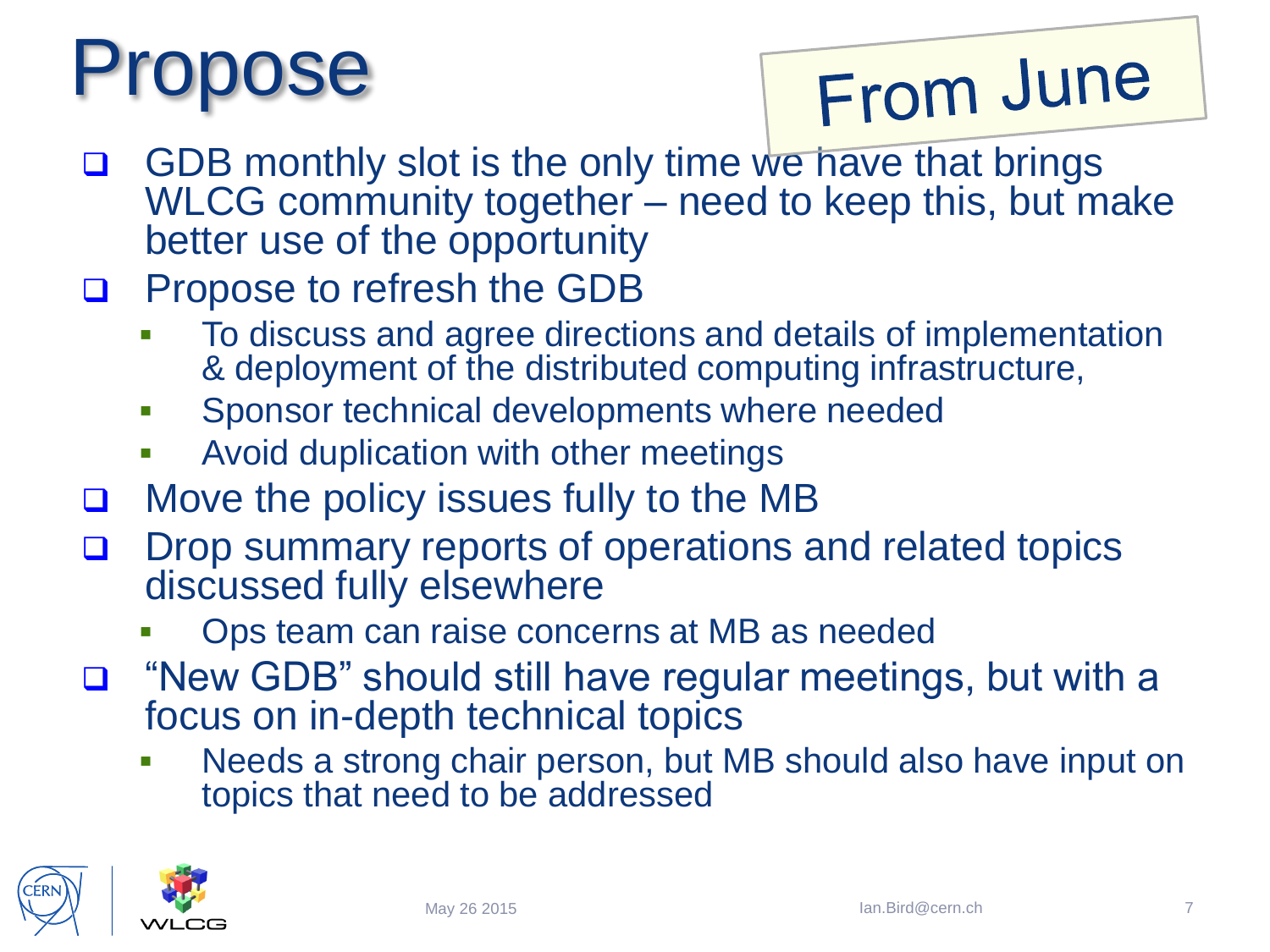# GDB Agendas

 $\Box$  In addition to topics selected by the chair and GDB members, MB, and WLCG Technical Forum should propose topics that require in-depth discussion with a broad participation